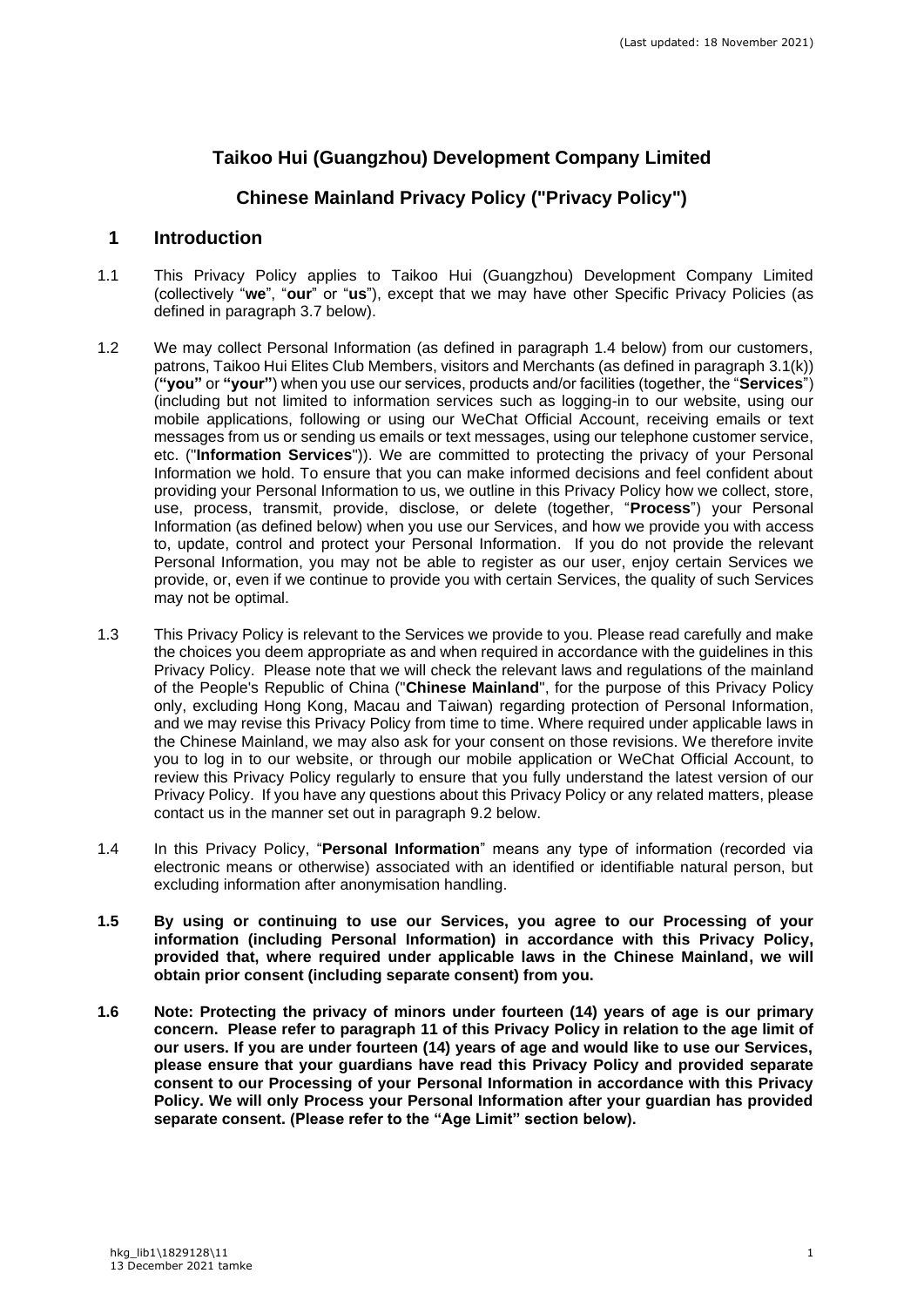## **2 Scope of Personal Information We Collect**

- 2.1 The types of Personal Information we collect will depend on the specific type of Services as requested by, or provided to, you, including Personal Information you provide from time to time and Personal Information we collect, generate and compile about you from time to time. The types of Personal Information may include (without limitation) the following:
	- (a) your personal information (e.g. your name, gender, date of birth, age, identity card number or other personally identifiable number);
	- (b) photographs or videos being collected when you participate in events and activities conducted by us, whether registered in advance or open to the public at any time;
	- (c) your contact information (e.g. telephone numbers, addresses, mailing addresses, WeChat accounts, email addresses and fax numbers, including your contacts and business information you disclosed to us through the exchange of business cards when you participate in events and activities conducted by us, whether registered in advance or open to the public at any time);
	- (d) your business information (e.g. company name, business title, personal income and associated contact information);
	- (e) information on your credit or debit or other charge cards, or other means of payment (e.g. name of cardholder, card number, billing address, security code and expiry date, information on other electronic payment accounts (including but not limited to WeChat Wallet, Alipay account, Apple Pay etc.);
	- (f) you and your companions' travel details, personal information of your travel companions (e.g. flight information, accommodation information, and/or information related to you and your companions' special needs or preferences, health condition, etc.);
	- (g) your interests, personal preferences, comments and consumption habits;
	- (h) your comments and responses to market surveys, contests and promotional offers conducted by us or on our behalf;
	- (i) information relevant to your use of our Information Services or any Services (e.g. behavioural information, browser details, IP addresses, purchasing history, location information, etc.);
	- (j) information stored when you use our Information Services or any Services (including "Log Information", "Location Information" and "Other Information", as defined in paragraph 2.2 below); and/or
	- (k) shared information about you as provided by third parties when they use our Services (Please refer to "How we share your information" below).
- 2.2 When you use our Services (including Information Services), we may also collect the following information:
	- (a) log information, which refers to the technical information that the system may automatically collect through Cookies or other means when you use our Services ("**Log Information**"), including:
		- (i) device or software information, e.g. configurations provided by your mobile device, web browser or other programs that you use to access our Services, your Internet Protocol (IP) address and Media Access Control (MAC) address and version of your mobile device and device identification number;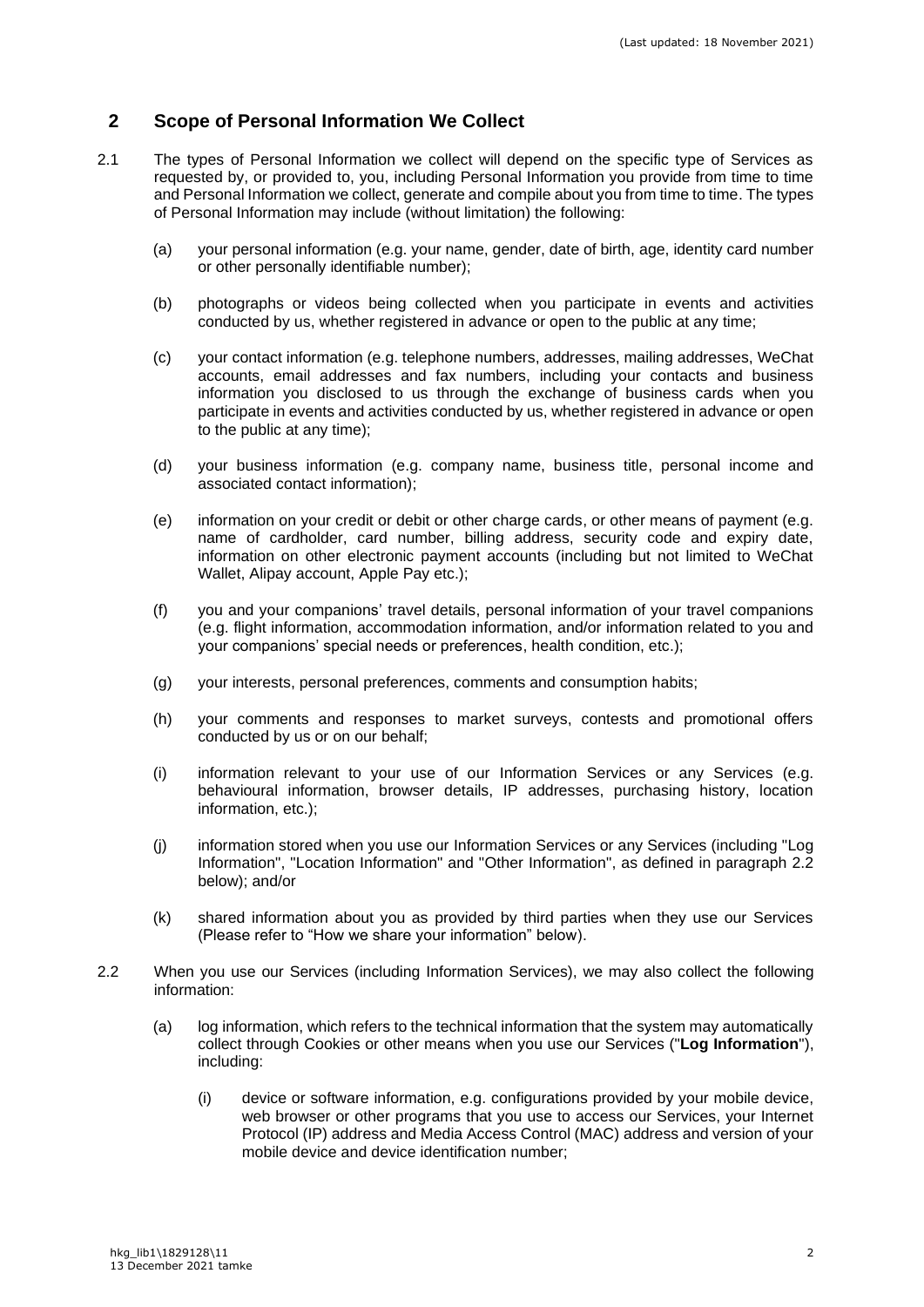- (ii) information you search and browse while using our Services, e.g. the web search terms you use, URL of the social media page you visit, and other information and content details that you browse or request while using our Services;
- (iii) information of the App and other software that you have previously used, and the log data of your previous use of such App and software;
- (iv) information about your communications through using our Services, e.g. the accounts that were used to communicate, and the time, data and duration; and/or
- (v) information (metadata) contained in the content that you have shared through using our Services, e.g. date, time or location of shared photographs or videos taken or uploaded.
- (b) location information, which refers to the information about your location that we collect when you turn on the positioning function of your device and use our related location-based services ("**Location Information**"), including:
	- (i) your location information we collect through GPS or WiFi etc., when you use our Services with your mobile device with positioning function;
	- (ii) real-time information provided by you or other users that includes your geographic location, e.g. your location information contained in the account information you provide, shared information uploaded by you or others that shows your current or previous geographic location, e.g. geo-tagging information contained in photographs shared by you or others; and/or
	- (iii) you may cease our collection of your Location Information at any time by turning off the positioning function; and
- (c) other information, which refers to the information about the texts, images, sounds, etc., of your contact list collected from the Services we provide to you when you open and access your contact list, use the webcam or voice recording functions and use our Services ("**Other Information**").
- 2.3 There are several ways for us to collect your Personal Information, including that we may directly collect your Personal Information from you (such as when you reserve for our Services or register for our membership programme), or we may collect your Personal Information from third parties including our agents and services providers to facilitate your use of our Services, or we may collect your Personal Information when you participate in our activities.
- 2.4 Your Personal Information is required for the use of our Services. If you fail to supply such Personal Information requested, we may not be able to deliver to you the relevant services or products. By providing your Personal Information to us, you acknowledge that you have made an informed decision in providing such Personal Information.

## **3 How We Use Your Information**

- 3.1 When we provide our Services to you, we may Process the following Personal Information of yours for one or more of the following purposes:
	- (a) sharing your Personal Information with us and other third parties (see paragraph below) for the purposes contemplated under this paragraph;
	- (b) identification and verification of Personal Information in connection with registration, subscription, payment and/or provision of the Services that may be supplied to you;
	- (c) facilitating and receiving payment for any of the Services, including verification of credit card details with third parties;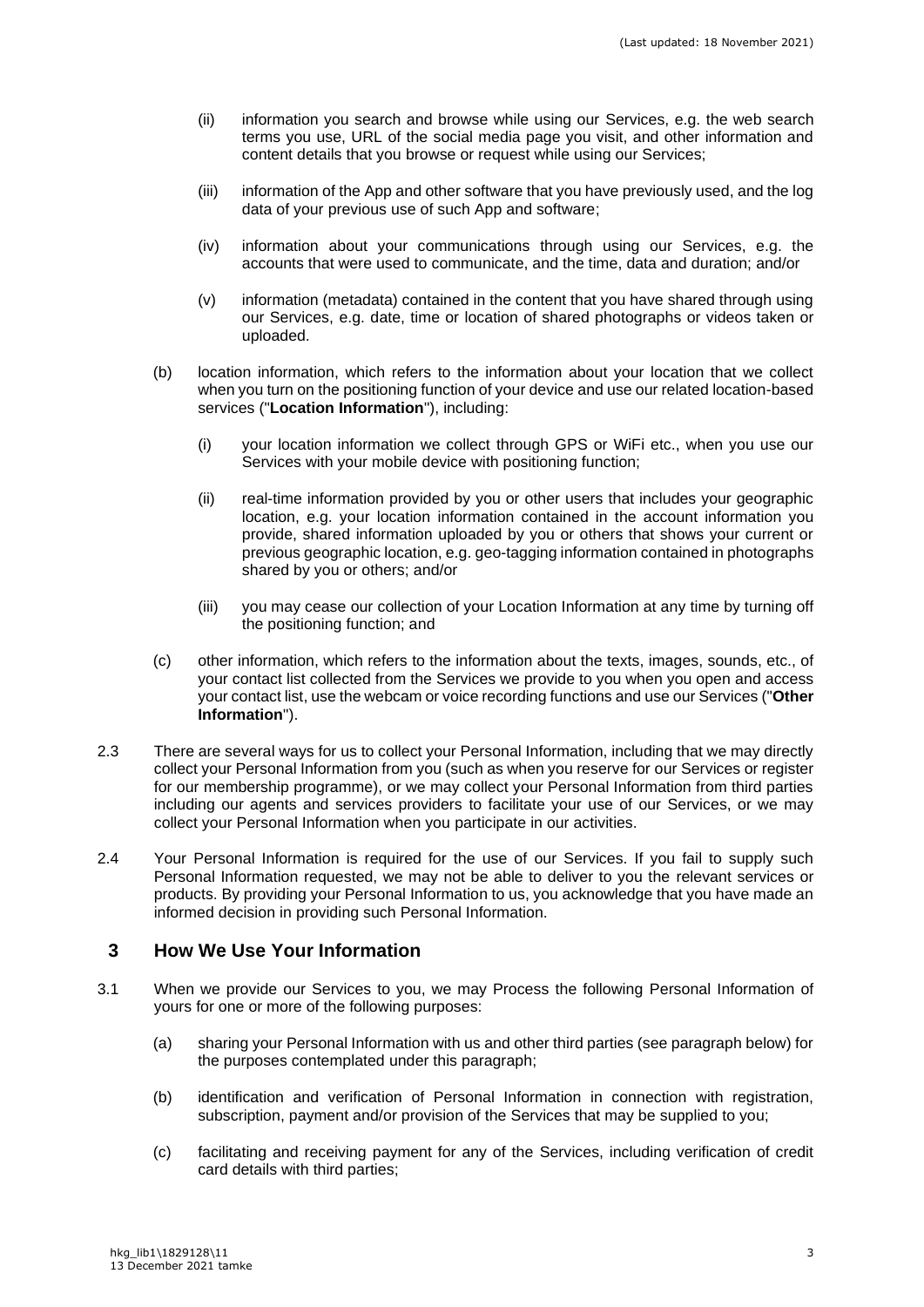- (d) providing you with Services content on our website or other telecommunications channels, including our account page on WeChat / Weixin ("**Pages**");
- (e) facilitating reservations with or through us or any of our subsidiaries, holding companies, any of their direct or indirect subsidiaries, or any of our joint ventures or associated companies (**"Group Companies"**);
- (f) facilitating the leasing, development, sale, purchase and/or management of our portfolio properties in the Chinese Mainland with Merchants (as defined in paragraph [3.1\(k\)\)](#page-3-0), and managing our ongoing relationships with Merchants;
- (g) marketing or promotions of the Services and/or Activities (as defined in paragraph [3.1\(k\)](#page-3-0) below) of us, our Group Companies and/or the Merchants (as defined in paragraph [3.1\(k\)](#page-3-0) and 错误**!**未找到引用源。 below). We, our Group Companies or the Third Party Personal Information Handlers (as defined in paragraph 4.1 below) may send you (at no charge) any news, latest offers, promotions or marketing information relating to those Services (provided by us or our Group Companies), Activities (held by Merchants) or activities held by us or our Group Companies in the portfolio of properties we msanage via email, letter correspondences, telephone, text messages, WeChat Push etc., or any direct marketing information sent to you by direct marketing suppliers, including but not limited to products, facilities, services, membership programmes, reward programmes, activities, contests, lucky draws, promotions, blogs, communications and/or project information ("**Business Information**") related to cultural, entertainment and sports facilities and activities, commercial and residential properties, restaurants, spas, consumer products, food and beverages, books and stationery, fashion and accessories, children's products, watches, jewellery and other luxury goods, eye-care products, personal care products, health and beauty products and services, household decoration and appliances, florists, sporting goods and products, electronic products and electrical appliances, banks and financial services, charity activities, motor vehicles and parking facilities;
- (h) promoting and soliciting donations or contributions for charitable or non-profit making causes (including poverty alleviation, advancement of education or religion, health promotion, life-saving, relief to victims of disasters or epidemics, relief to persons with disabilities, assistance to those in need due to young age, old age, gender, ethnicity, ill health, financial hardship or other disadvantageous conditions, protection of animals, protection and improvement of environment, or any other charitable purpose for the benefit of the society);
- (i) communicating with you by email, letter correspondences, telephone, WeChat Push or other means, including contacting you regarding any enquiries or feedback that you may have about our Services;
- (j) conducting research and/or analysis from time to time to better understand your shopping, dining, spending and/or other consumption needs, preferences, interests, experiences and/or habits;
- <span id="page-3-0"></span>(k) designing new and/or enhancing existing Services, products, facilities, activities, contests, lucky draws and/or other projects relating to our or our Group Companies' portfolio of properties or tenants in such portfolios of properties ("**Merchants**") (together, the "**Activities**"), and/or administering any of the Activities conducted by us or our Group Companies (or on our behalf) or by the Merchants;
- (l) providing customer support services and managing relationship with our Merchants;
- (m) facilitating applications of, and operating and administering any membership, loyalty or reward programmes (including joint collaborations with other brands that we may partner with from time to time);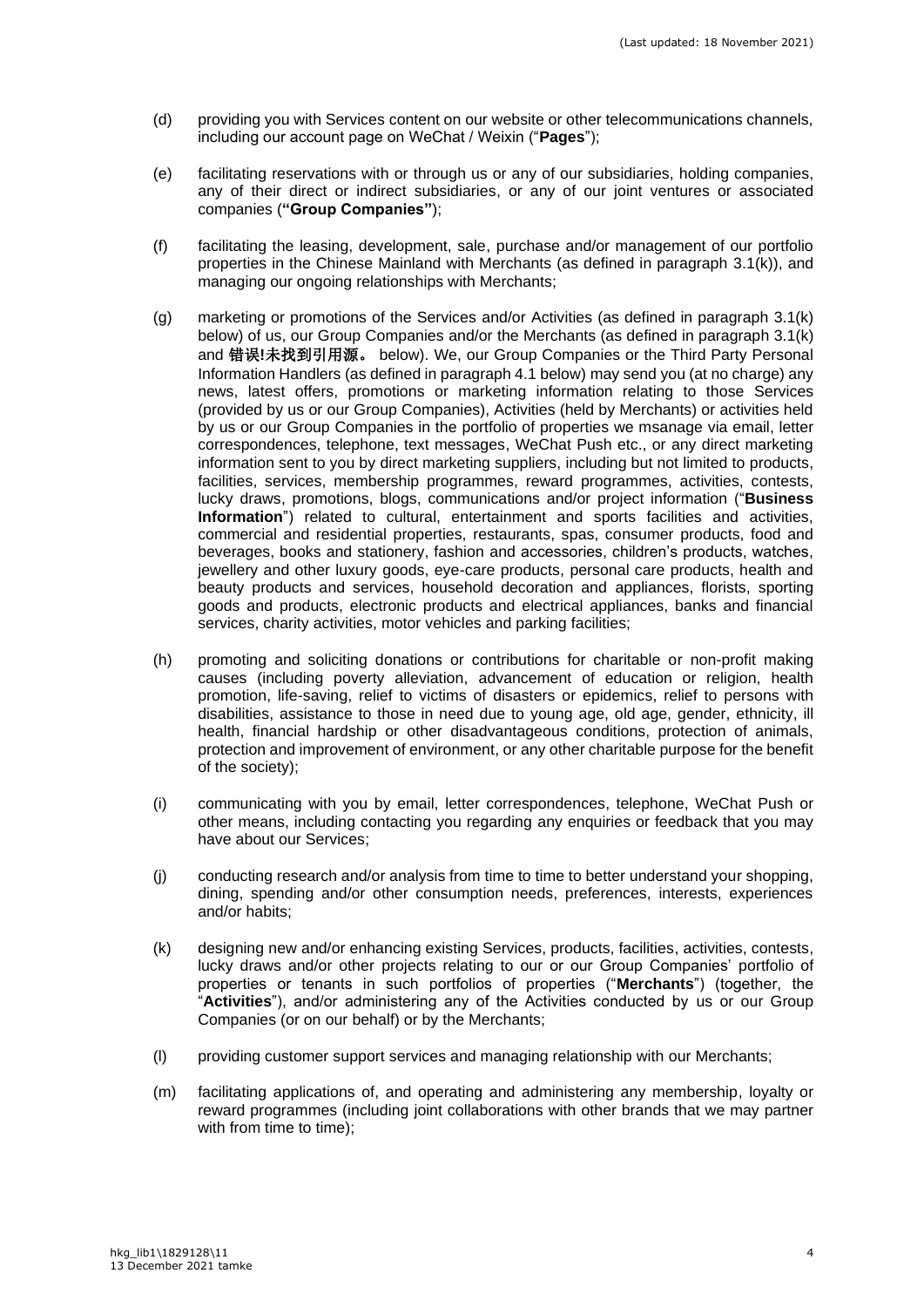- (n) making disclosures when required by law, regulation, or court order of any jurisdiction and/or as requested by any government, regulatory or law enforcement authority or administrative organisation, which may be within or outside the Chinese Mainland; and
- (o) establishing legal claims or defences, and/or obtaining legal advice, and/or exercising, safeguarding and/or protecting the rights or properties of us and our Group Companies, including identifying, contacting or bringing legal action against any person who may be causing interference with such rights or properties (whether intentionally or otherwise) or where any other person could be harmed or property of any other person could be damaged by such interfering activities.
- 3.2 We will not knowingly or intentionally use, share or sell your Personal Information in ways which are unrelated to the above purposes without your prior consent.
- 3.3 We may send you Business Information referred to in paragraph 3.1 (g) of this Privacy Policy by text message from time to time. If you do not agree to receive such information, please reply and let us know.
- 3.4 If you agreed to receive Business Information, but do not wish to receive Business Information in the future, you may opt out of receiving or unsubscribe from our Business Information at any time, free of charge, by the following applicable means:
	- (a) unsubscribing by following the "Reply To" instructions contained in the marketing text message; or
	- (b) following the unsubscribe instructions or hyperlink in the email; or
	- (c) following the unsubscribe instructions in the mobile application; or
	- (d) notifying us that you no longer wish to receive Business Information when receiving our marketing calls; or
	- (e) notifying us in the manner set out in paragraph [9.1](#page-7-0) that you no longer wish to receive Business Information through any channel.
- 3.5 We may issue Service-related announcements to you when necessary (e.g. when we suspend a Service due to system maintenance). You may not be able to opt out of these announcements which are Service-related and not promotional in nature.
- 3.6 In order to enhance your experience, to improve our Services or for other uses to which you agreed, we, subject to compliance with applicable laws and regulations, may combine or customise the Personal Information we collected through one of our Services and make them available for use in our other Services. For example, Personal Information collected when you use one of our Services may be used in another Service for the provision of specific content or display of information to you which is relevant to you but not otherwise distributed generally. You may also request that we use the Personal Information you provided and stored in the relevant Service for use in our other Services, if we provide the option in the relevant Service.
- 3.7 We may from time to time remind you of certain specific privacy policies ("**Specific Privacy Policy(ies)**") when providing Services to you on different platforms (e.g. our mobile application, website, text messages, etc.). Such Specific Privacy Policies will more precisely describe how we Process your information for such Services.
- <span id="page-4-0"></span>3.8 We shall not be required to obtain your consent to Process your Personal Information if any of the following situations applies:
	- (a) where the Processing of Personal Information is necessary for the conclusion or performance of a contract to which you are a contracting party, or where it is necessary to carry out human resources management according to lawfully formulated labour rules and lawfully concluded collective contracts;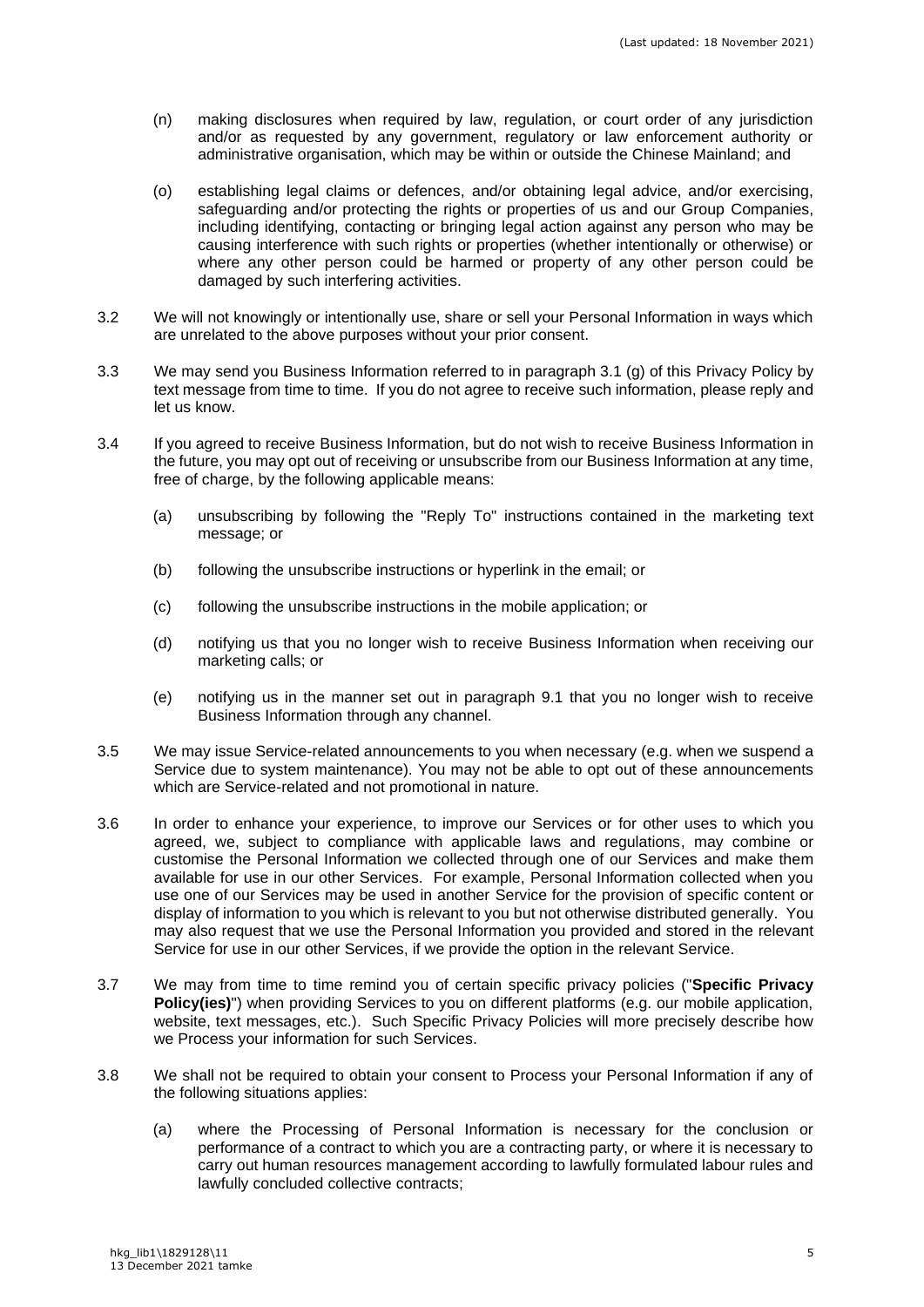- (b) where it is necessary to perform a statutory responsibility or obligation, for example, making disclosures when required by law, regulation, or court order of any jurisdiction and/or as requested by any government, regulatory or law enforcement authority or administrative organisation, which may be within or outside the Chinese Mainland;
- (c) if the Processing of Personal Information is necessary to respond to a public health emergency, or to protect the life, health or property safety of an individual in case of an emergency;
- (d) where Personal Information is processed within a reasonable scope to carry out news reporting, public opinion supervision or any other activity for public interest purposes;
- (e) where the Processing relates to Personal Information disclosed by you or otherwise already lawfully disclosed, within a reasonable scope in accordance with applicable laws;
- (f) if the Processing of Personal Information is directly related to:
	- (i) national security and national defence;
	- (ii) public safety, public health and major public interest; or
	- (iii) criminal investigations, criminal prosecutions, adjudication or enforcement of judgments, or other related matters.

#### **4 How We Share Your Information**

- 4.1 We will not transfer and/or disclose your Personal Information to Third Party Personal Information Handlers who will Process your Personal Information according to their own purposes and methods of Processing.
- <span id="page-5-0"></span>4.2 Furthermore, we may transfer and/or disclose your Personal Information to third parties appointed by us who only Process your Personal Information on our behalf, including any agent, contractor or third-party service provider who provides administrative, marketing and research, distribution, data processing, telemarketing, telecommunications, computer, payment or other services to or support the operation of our or our Group Companies' business (including its/their direct marketing activities). You can contact us for information about the overseas parties to whom we provide personal information from Chinese Mainland.
- 4.3 Other than those stated in paragraphs 错误**!**未找到引用源。, [4.2](#page-5-0) and [3.8](#page-4-0) above, we will not share your Personal Information with any other third parties, except that we may share data or statistics (which are not Personal Information) with third parties in aggregated or anonymised form.
- 4.4 When we share your Personal Information with any of the above third parties, we will strive to ensure (including using contractual measures, adopting encryption for transfer to ensure) that such third parties comply with this Privacy Policy and other appropriate confidentiality and security measures that we require them to comply with when using your Personal Information, except for the Personal Information you provide directly to the third parties through the use of their services as described in paragraph [5.2](#page-6-0) of this Privacy Policy.
- 4.5 With the continuous development of our business, we may engage in mergers, acquisitions, dissolution, liquidation, transfer of assets or similar transactions, and in such cases, we shall: (i) inform you all such information that is required under applicable Chinese Mainland data protection laws; and (ii) your Personal Information may be transferred to any actual assignee or purchaser of all or any part of our (and/or our Group Companies) business and/or assets; and our service providers in these situations.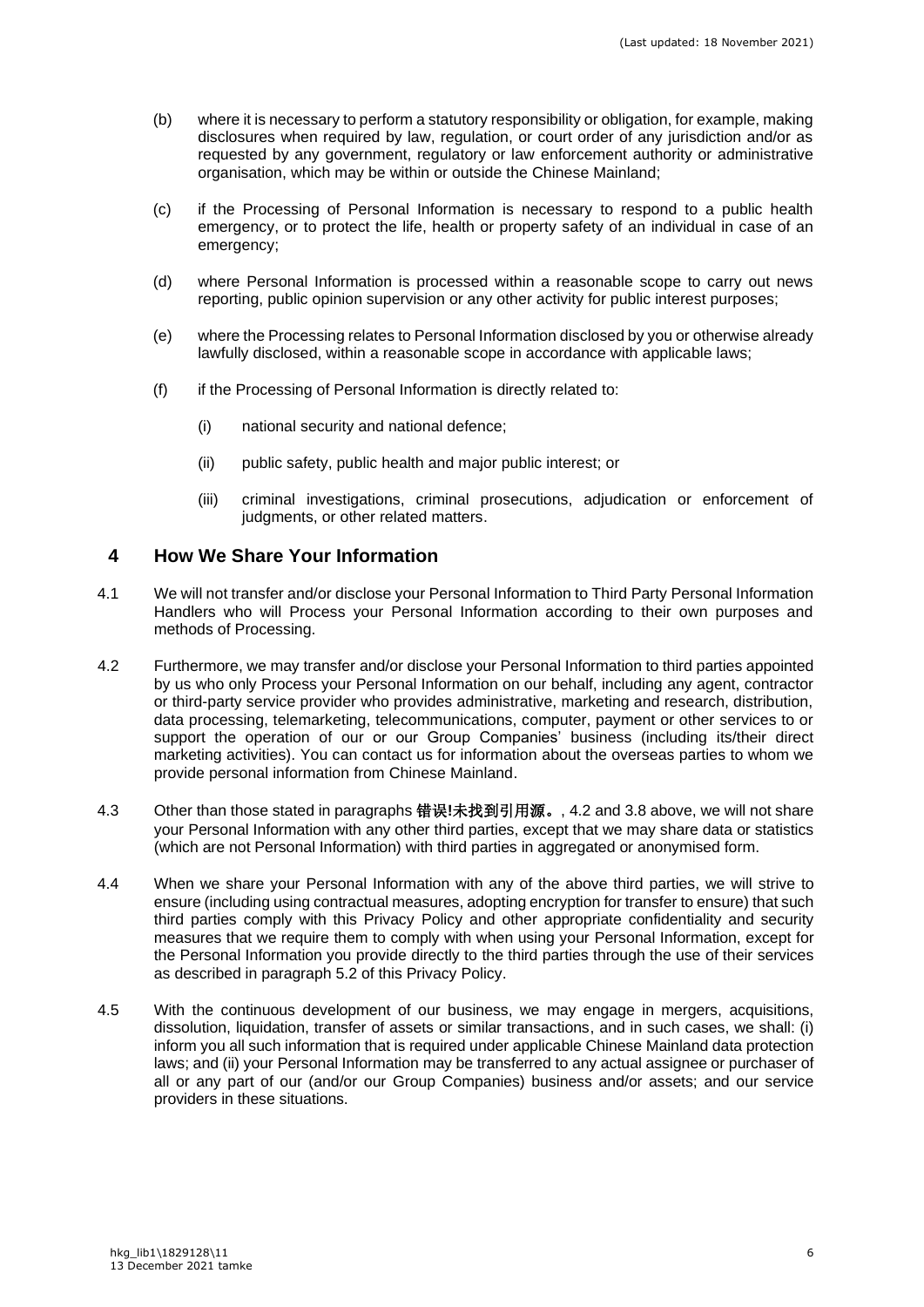# **5 Third-party Services**

- 5.1 In order to better provide our Services to you, our Services may include or link to social media or other services (including websites, mobile applications, etc.) provided by third parties, e.g.:
	- (a) You may share certain content with our Services using the "Share" button, or you may log in to our Services through the connection services of third parties. Your information (including your Log Information) may be collected through these functions, and Cookies may be transferred to your computer for normal operation of the above functions;
	- (b) We provide you with links through advertisements or other means of our Services that give you access to third-party services or websites.
- <span id="page-6-0"></span>5.2 All such third-party websites are independent from our websites, and we have no control over the contents of such third-party websites, their privacy policies or compliance with the law. You should therefore be fully aware that the provision of such links does not constitute an endorsement, approval, or any form of association by or with us or our Group Companies. We have no control over Personal Information that you have submitted to these websites. Therefore, **you should remain alert when you leave our websites.** Your use of such third-party social media services or other services (including any Personal Information you provide directly to such third parties through the use of their services) are subject to the third party's own terms and conditions of service and privacy policy (and not this Privacy Policy), which you have to read carefully. **This Privacy Policy applies only to any Personal Information we collect and does not apply to any information that any third party collects from you when they provide their services to you, and we do not take any responsibility for the use of Personal Information by any third party to whom you provide the information directly.**

# **6 Reminder About User Information Sharing**

6.1 Our various Services allow you to publicly share your relevant information, not only with your social networks but also with all users of those Services, e.g., the information you upload or post through our Services (including your publicised Personal Information, the lists you have created), your responses to information uploaded or posted by others, the relevant Location Information and Log Information. Other users of our Services may also share your related information (including Location Information and Log information). In particular, our social media services are specifically designed to allow you to share information with users around the world so that shared information can be delivered real time and extensively. As long as you do not delete the shared information, the information remains in the public domain; even if you delete the shared information, the information may still be cached, copied or stored independently by another user or unrelated third parties not controlled by us, or kept by other users or such third parties in the public domain. **Therefore, you should carefully consider the content of the information you upload, post and exchange through our Services.**

## **7 Reminder About Sensitive Personal Information**

- 7.1 Certain Personal Information may be considered sensitive Personal Information due to their particularity. "**Sensitive Personal Information**" means Personal Information which, if leaked or used illegally, may easily cause harm to the dignity of natural persons, or cause harm to personal or property safety, including biometric information, religious belief, specific identity information, health and medical information, financial account information, individual location tracking information and Personal Information of minors under fourteen (14) years old.
- 7.2 Please note that the content and information you provide, upload or post through our Services (e.g. photographs or information about your social activities) may disclose your Sensitive Personal Information. You need to carefully consider whether your Sensitive Personal Information should be disclosed through our Services. For certain Services, it is necessary for you to provide such Sensitive Personal Information to us before we can provide you such Services. If you do not provide us with your separate consent, we may not be able to provide such Services to you.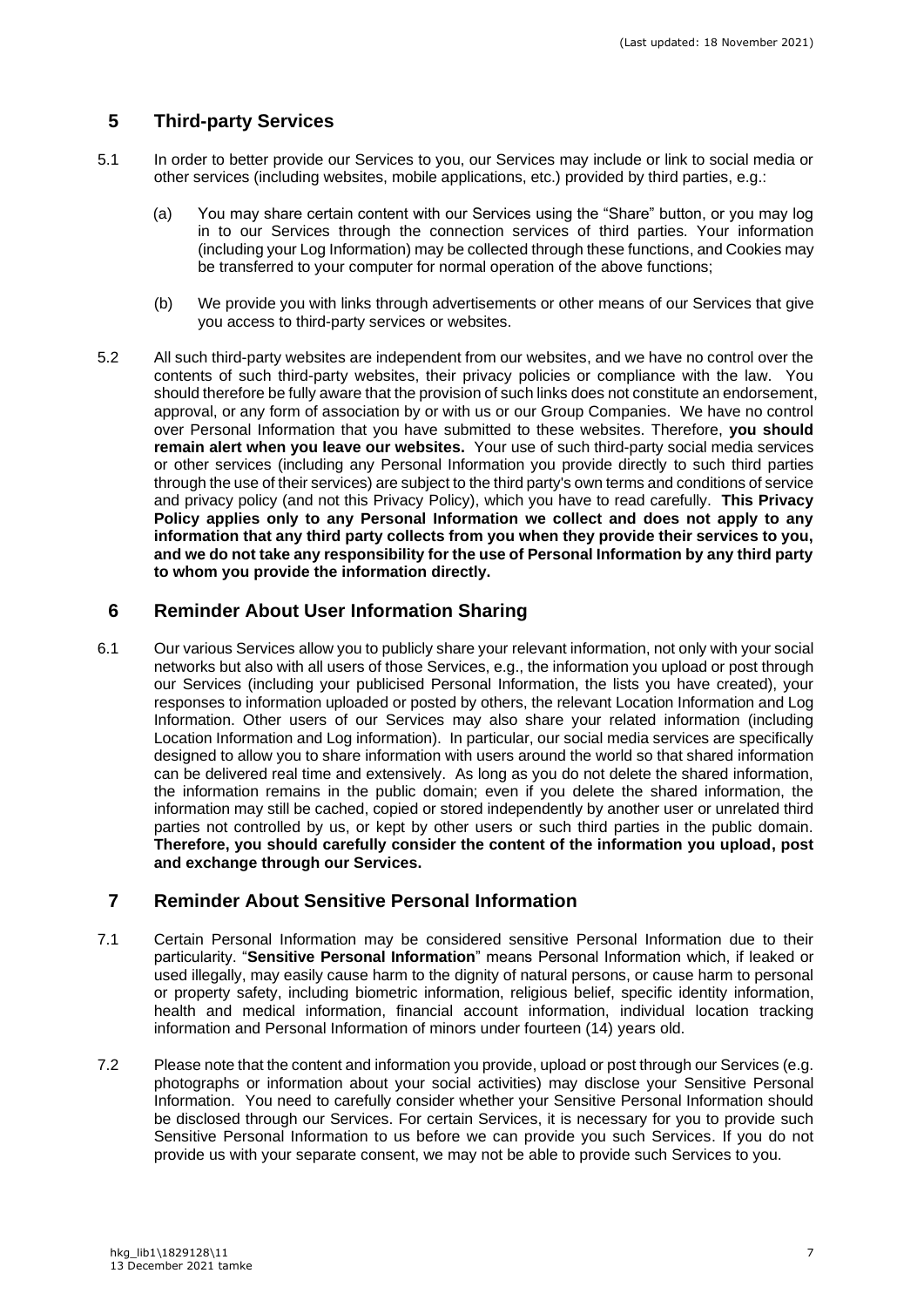7.3 We will only Process your Sensitive Personal Information after we obtain your separate consent.

#### **8 How We Retain, Store and Protect Your Information**

- 8.1 Your Personal Information will be retained by us only for as long as is necessary to fulfil the purposes mentioned in this Privacy Policy, or for a duration as required or permitted by laws and regulations. In any event, unless required by applicable laws and regulations, your Personal Information shall be retained for a maximum of three (3) years from the date of the last transaction with us or our last performance of Services to you. After the end of the retention period, we will delete or anonymise your Personal Information.
- 8.2 In order to ensure the correct use and to maintain the accuracy of Personal Information collected from you, as well as preventing unauthorised or accidental access, disclosure, alteration, loss or other use of Personal Information, we have implemented various internal management policies (including physical, electronic and management measures) and various security technologies and procedures based on classification of Personal Information we collect from you. For example:
	- (a) where we collect Personal Information online, we use an industry standard for encryption over the Internet known as Secure Socket Layer (SSL) protocol to protect Personal Information;
	- (b) our websites have firewalls in place, which should protect Personal Information collected from you against unauthorised or accidental access;
	- (c) where required under applicable Chinese Mainland data protection laws and regulations, we will encrypt and/or de-identify your Personal Information;
	- (d) your Personal Information will only be accessed by our personnel on a "need-to-know" basis;
	- (e) we ensure that our personnel are regularly trained on data protection matters; and
	- (f) in order to mitigate any potential risks of unauthorised Processing of your Personal Information, we maintain a security incident response plan. Where required by applicable Chinese Mainland regulations, we will also seek to inform you and the relevant authorities of any incidents concerning the Personal Information we Process on your behalf.

However, please understand that, due to technical and risk prevention limitations, even if we have made our best effort to enhance security measures, we cannot ensure that the information is absolutely safe. You should note that the systems and communication networks you use to access our Services may be subject to problems beyond our control. Therefore, you are advised to protect against unauthorised access to your password and credit card details. When using a shared computer, make sure you sign out from your account when finished.

To the extent required under applicable Chinese Mainland laws, we will be responsible for the Personal Information security incidents.

## **9 How Do You Exercise Your Data Subject Rights**

- <span id="page-7-0"></span>9.1 You (or your next of kin or you acting on behalf of your minors, to the extent permitted by applicable Chinese Mainland data protection laws and regulations) are entitled to exercise the following data subject rights as permitted under applicable Chinese Mainland data protection laws and regulations:
	- (a) access, copy, (where your Personal information is inaccurate or incomplete) correct and/or supplement your Personal Information held by us;
	- (b) restrict or reject the Processing of your Personal Information;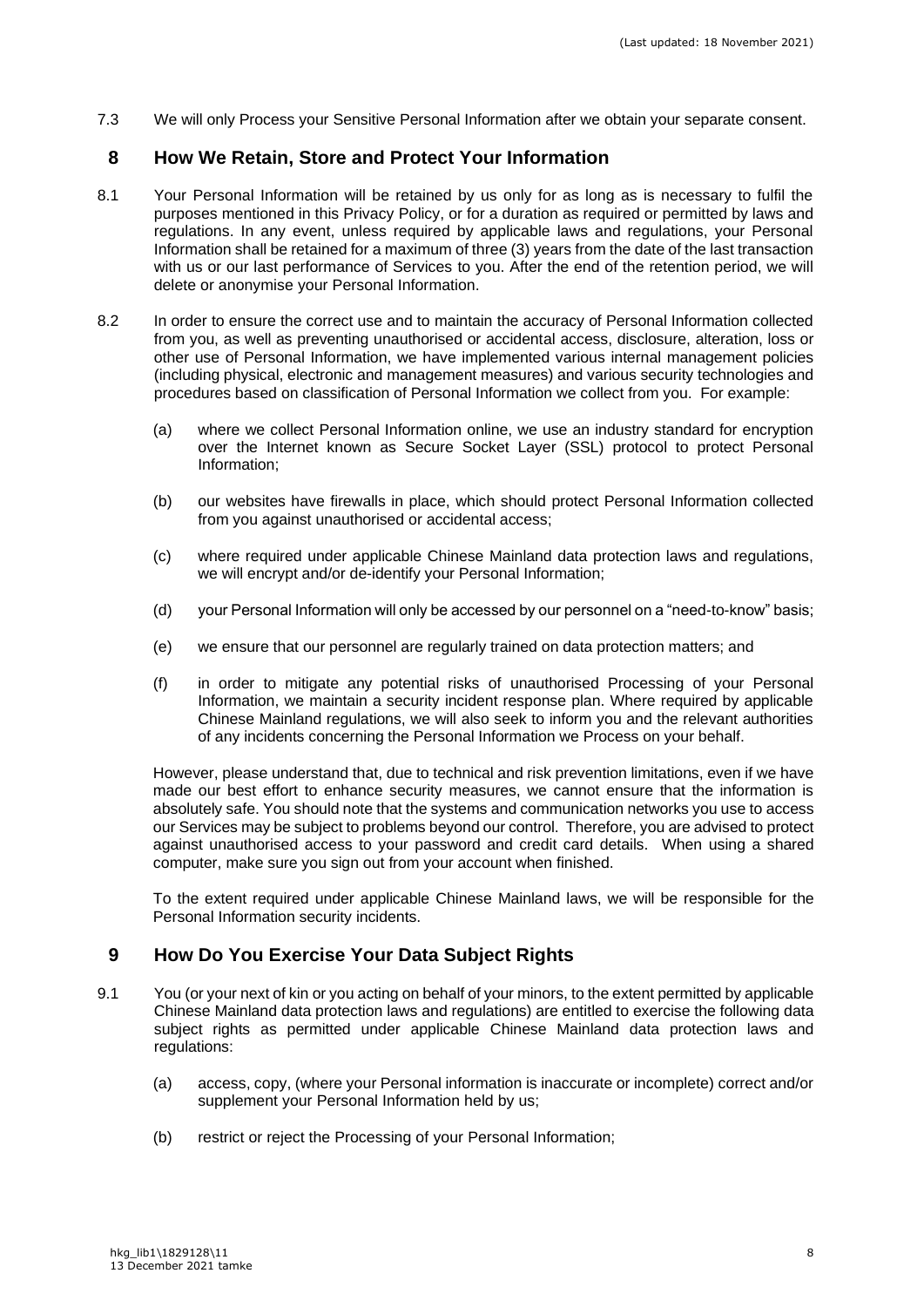- (c) request deletion or de-registration of your Personal Information which is held by us (where the purposes of Processing have been or cannot be fulfilled or are no longer necessary, where we cease to provide the Services or the retention period ends, where there is a breach of applicable law in our Processing or otherwise required by applicable law);
- (d) withdraw your consent to us Processing your Personal Information;
- (e) request us to transfer your Personal Information to another organisation, if such transfer satisfies the applicable rules imposed by relevant authorities; or
- (f) request us to explain our rules on Processing of your Personal Information.
- 9.2 If you wish to exercise any of the rights in paragraph [9.1](#page-7-0) above, please contact us as follows:

<span id="page-8-0"></span>Contact person: Data Protection Officer

Address: Suite 1801, Taikoo Hui Tower 1, 385 Tianhe Road Tianhe District, Guangzhou, China, 510620.

Email address: tkhmarketing@swireproperties.com

- 9.3 We will endeavour to use appropriate technical means to ensure that you can exercise the above data subject rights through the use of our Services. In processing your requests relating to your data subject rights, we may ask you to authenticate your identify in order to protect the safety of your account.
- 9.4 To the extent permitted by relevant laws and regulations, we reserve the right to: (i) refuse unreasonable requests (e.g. requests which infringe the privacy of others); and (ii) charge a reasonable fee for the cost of processing any data access or correction requests.

#### **10 Use of Cookies and Log Information**

- 10.1 If you visit any of our Pages or use any of our Services, we may use Cookies to store and track information about you and your preferences. Cookies are small text files that our website transfers to your computer's or device's hard disk. We use Cookies to better serve you and/or maintain your information across multiple pages within or across one or more sessions. Most web browsers automatically accept Cookies, but where required by applicable Chinese Mainland data protection laws, we will ask for your consent before Processing those Cookies. There are some Cookies which are necessary for us to provide our Services to you. However, if you disable those Cookies or refuse to accept a request to accept those Cookies, our Pages may not function properly. We may also ask you to accept Cookies in order for us to provide you with the optimal experience when you browse our Pages.
- 10.2 Cookies contain information about you and your preferences. For example, if you inquire about rates and availability, the site might create a Cookie that contains the details you entered. Cookies might only contain a record of which pages within the site you visited, to help the site customise the view for you the next time you visit.
- 10.3 Only the information that you provide, or the choices you make while visiting a website, would be stored in Cookies. For example, the site cannot identify your email name unless you choose to input it. Allowing a website to create Cookies does not give that site or any other site access to the rest of your computer, and only the site that created the Cookies can read it.
- 10.4 We may also collect Log Information regarding your IP address, browser type, domain name and access time. Such information will be used for internal research purposes. As it is not associated with any identified or identifiable natural person, it may be separate from your Personal Information. In rare instances, IP addresses may be used to assist in deterring and/or preventing abusive or criminal activities on the website.